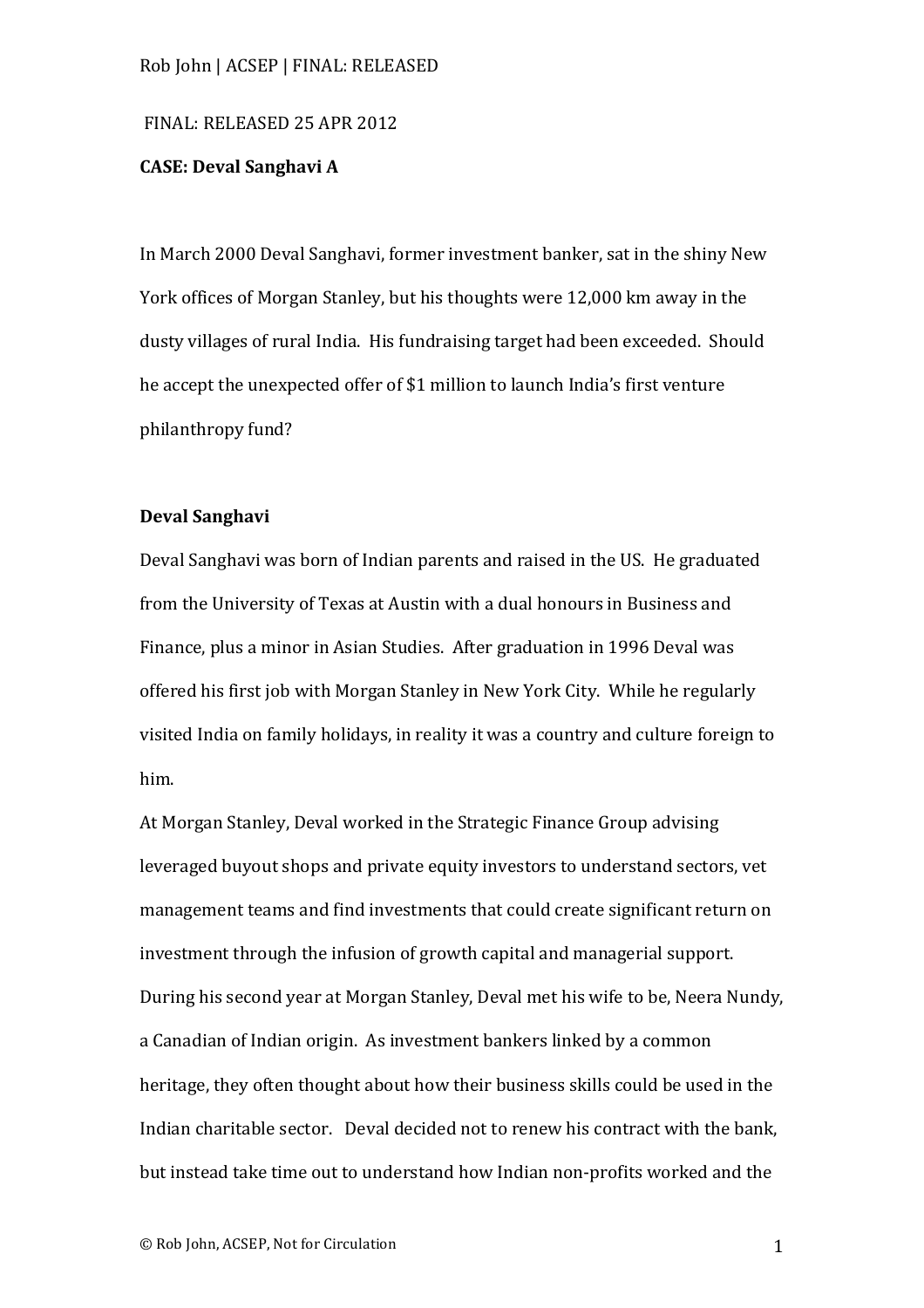challenges they faced on the ground. Deval decided he would commit two years volunteering with grass roots organisations in Indian villages. Despite working an eighty-hour week as an investment banker, Deval spent time to research issues of poverty and development and meet leaders in the field, including Maya Ajmera, an Indian who founded the Global Fund for Children. Deval consulted with development experts from the Grameen Foundation, American Jewish World Service and United Way International. After research, and as much due diligence that could be achieved from a distance, Deval

shortlisted four Indian NGOs he would offer to volunteer with.

### **The Non-Profit Sector in India**

During the late 1990's India was sustaining annual economic growth rates of  $6$  -8%, but was also home to more of the world's income-poor than any other country. Using an international poverty line of \$1 per day (measured at a 1993 purchasing power parity exchange rate), about one-third of the world's poor in the mid-1990s lived in India. While income and hunger poverty persisted throughout the country, the central states were particularly deprived. Challenges included poor access to basic services, insecure tenure of housing, loss in productivity, poor water and sanitation conditions and an inability to access formal credit mechanisms. In 1999, Indian ranked 132<sup>nd</sup> in the Human Development Index.

India had a vast and complex civil society tradition working on all aspects of social, human and economic development, with over a million non-profit organisations, only half of which were formally registered. Registering non-profit organisations such as NGO's or foundations, especially for those who received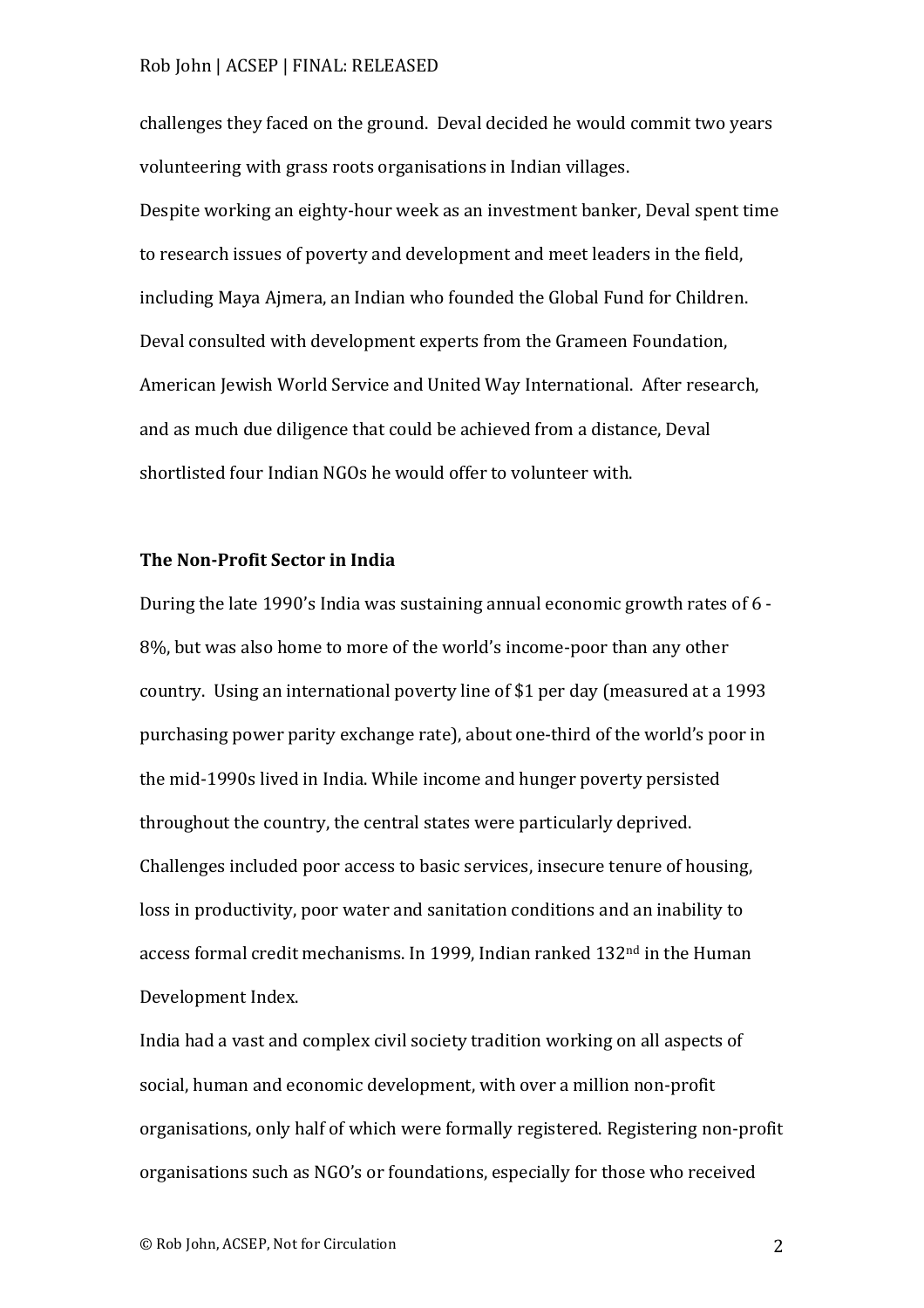donations from abroad was a long process and required regulation under the Foreign Contributions Regulation Act (1976). The social enterprise sector in India was in the early stages of development with only a handful of ventures achieving any scale or significance  $-$  such as SELCO, a solar lighting business.

# **A Transforming Experience**

In September 1999 Deval moved to India, spending time in Delhi, Mirzapur (Uttar Pradesh), Kharagpur (West Bengal) and Mumbai, while Neera continued working for Morgan Stanley back in New York

During his first weeks, Deval spent time with each of the four NGOs he'd selected trying to assess their strengths and weaknesses and working out how he could best assist them. One general impression he reached quickly was how "management was the last thing on people's minds", which often meant that well-meaning organisations and motivated individuals did not maximise social impact. After disbursing the funds he'd brought with him to all four NGOs, Deval focused his remaining time on two of them – one a microfinance programme in Utter Pradesh and another an educational charity near Calcutta. "I found the analytical and problem-solving skills I'd honed as a banker were directly relevant to helping these two organisations develop." Despite cultural and organisational frustrations, Deval enjoyed working at this level, finding that NGO staff "inspired confidence and had the tenacity and know-how that came from dealing everyday with the harsh realities of life in rural India".

In March 2000, after six months working on the ground, Deval returned briefly to New York on a fundraising trip. He planned to return to India to disperse the cash raised in ways that met the management and operational challenges of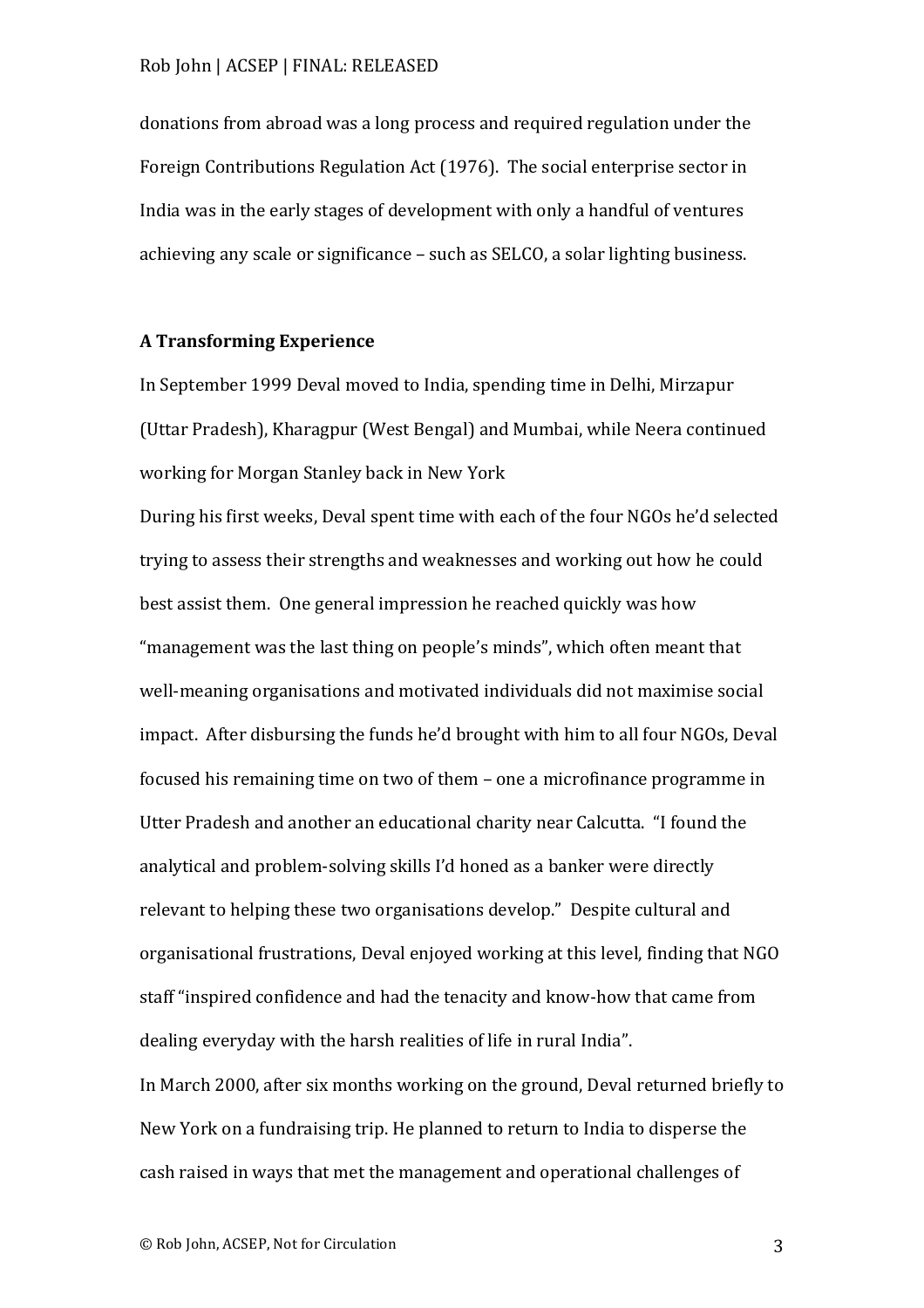*Disha*, one the non-profits he had volunteered with, convinced he had found a powerful philanthropic model in the mix of management support and grants. His first meeting in the New York was with the CEO and Chairman of Morgan Stanley, Dick Fisher, who was sympathetic and personally pledged a gift of \$150,000. While visiting Morgan Stanley, Deval was offered a promotion to an Associate if he returned to the bank. "People thought I'd got India out of my system", reflected Deval, "and it was time to get back to what they considered to be a 'real job". He didn't pursue the offer.

He felt that Fisher's grant was a great start, but nothing had prepared him for his second meeting that week - with Ramanan Raghavendran.

# **Ramanan's Proposal**

During this fundraising tour of Lower Manhattan, Deval was introduced through a mutual acquaintance to Indian-born private equity investor Ramanan Raghavendran, a young Managing Partner at Insight Venture Partners. Ramanan was about to launch Insight's Indian technology venture capital fund, Connect Capital, in Mumbai, with investors including Microsoft and Dell. Sitting over dinner, each swapping PowerPoint presentations, Deval and Ramanan shared a deep intuition that the tools and philosophy of 'US-style' venture capital could be adapted to invest in suitable Indian non-profits and social enterprises. During the conversation Ramanan told Deval that he and two of his Indian entrepreneur friends were ready to put significant resources from their private wealth into such an initiative, but they needed someone to lead it. The more they talked, the more Ramanan was convinced he'd found the right man for the job. "I have \$1 million available now" Ramanan told Deval. Ramanan asked him to return to